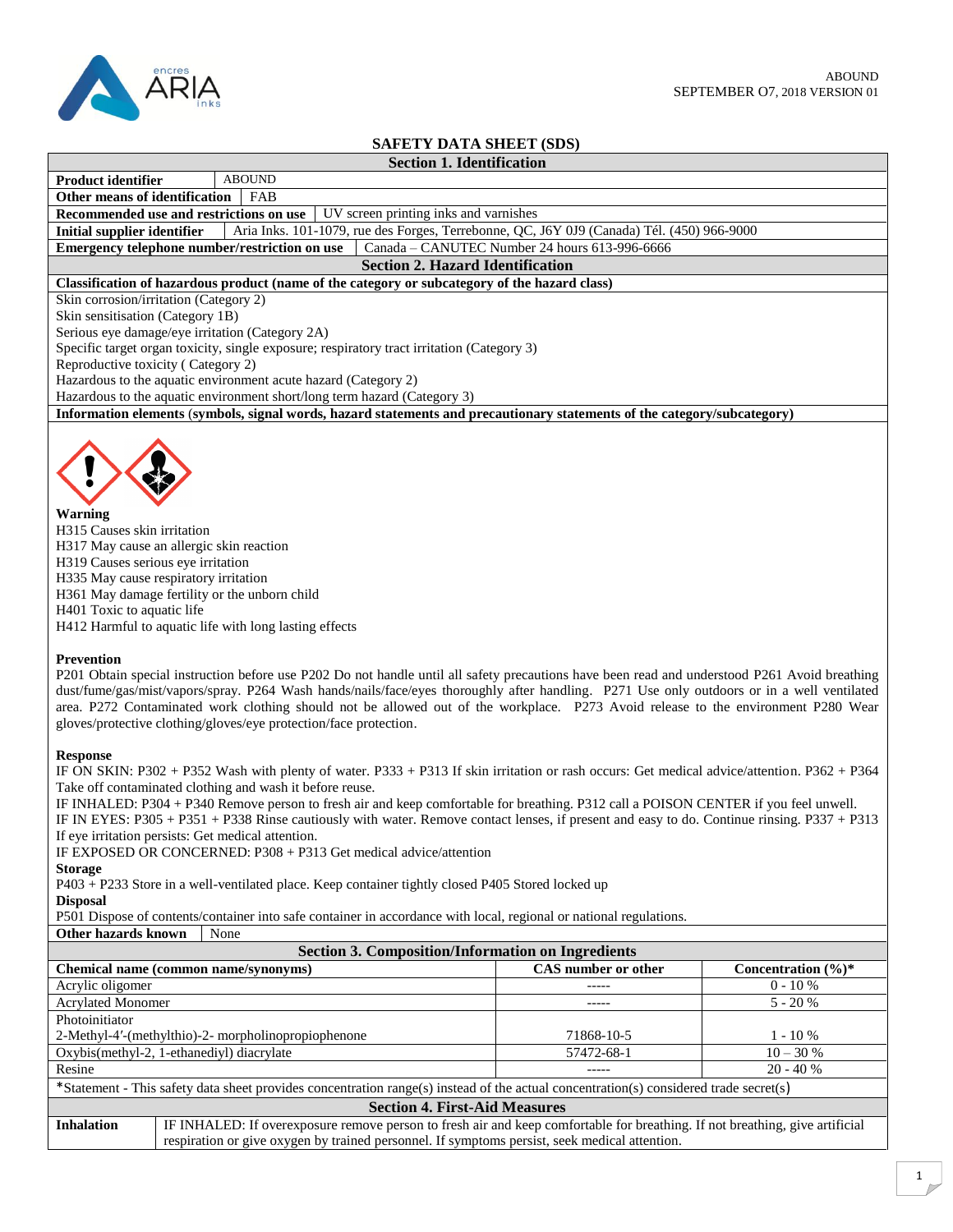

| <b>Ingestion</b>                                                                                                                                                                                                                                         | IF SWALLOWED: Immediately call a doctor. Do NOT induce vomiting. Rinse mouth thoroughly with water. Never give<br>anything by mouth if the victim is rapidly losing consciousness, or is unconscious or convulsing.                             |  |                                                           |               |                                                                                                                                                                     |  |
|----------------------------------------------------------------------------------------------------------------------------------------------------------------------------------------------------------------------------------------------------------|-------------------------------------------------------------------------------------------------------------------------------------------------------------------------------------------------------------------------------------------------|--|-----------------------------------------------------------|---------------|---------------------------------------------------------------------------------------------------------------------------------------------------------------------|--|
| <b>Skin contact</b>                                                                                                                                                                                                                                      | IF ON SKIN: Remove contaminated clothing, wash immediately with soap and water (20 - 30 minutes). If skin irritation<br>occurs: Get medical attention. Wash contaminated clothing before reuse. Discard or decontaminate footwear before reuse. |  |                                                           |               |                                                                                                                                                                     |  |
|                                                                                                                                                                                                                                                          | IF IN EYES, Rinse cautiously with water for several minutes (20 - 30 minutes). Remove contact lenses, if present and easy to                                                                                                                    |  |                                                           |               |                                                                                                                                                                     |  |
| Eye contact                                                                                                                                                                                                                                              | do. Continue rinsing. If eye irritation persists: Get medical attention.                                                                                                                                                                        |  |                                                           |               |                                                                                                                                                                     |  |
|                                                                                                                                                                                                                                                          |                                                                                                                                                                                                                                                 |  |                                                           |               |                                                                                                                                                                     |  |
| Most important symptoms and effects (acute or delayed)<br>child.                                                                                                                                                                                         |                                                                                                                                                                                                                                                 |  |                                                           |               | Causes skin irritation. May cause an allergic skin reaction. Causes serious eye<br>irritation. May cause respiratory irritation. May damage fertility or the unborn |  |
|                                                                                                                                                                                                                                                          | Indication of immediate medical attention/special treatment                                                                                                                                                                                     |  | In all cases, call a doctor. Do not forget this document. |               |                                                                                                                                                                     |  |
|                                                                                                                                                                                                                                                          |                                                                                                                                                                                                                                                 |  | <b>Section 5. Fire-Fighting Measures</b>                  |               |                                                                                                                                                                     |  |
|                                                                                                                                                                                                                                                          | Specific hazards of the hazardous product (hazardous combustion products)                                                                                                                                                                       |  |                                                           |               |                                                                                                                                                                     |  |
|                                                                                                                                                                                                                                                          | Carbon monoxide and dioxide, nitrogen oxides, acrid fumes and smoke.                                                                                                                                                                            |  |                                                           |               |                                                                                                                                                                     |  |
|                                                                                                                                                                                                                                                          | Suitable and unsuitable extinguishing media                                                                                                                                                                                                     |  |                                                           |               |                                                                                                                                                                     |  |
|                                                                                                                                                                                                                                                          | In case of fire: Use Carbon dioxide, dry chemical, foam, water spray, water.                                                                                                                                                                    |  |                                                           |               |                                                                                                                                                                     |  |
|                                                                                                                                                                                                                                                          | Special protective equipment and precautions for fire-fighters                                                                                                                                                                                  |  |                                                           |               |                                                                                                                                                                     |  |
|                                                                                                                                                                                                                                                          | During a fire, irritating/toxic fumes may be generated. Do not enter fire area without proper protection. Firefighters should wear proper protective                                                                                            |  |                                                           |               |                                                                                                                                                                     |  |
| equipment as required.                                                                                                                                                                                                                                   |                                                                                                                                                                                                                                                 |  |                                                           |               |                                                                                                                                                                     |  |
|                                                                                                                                                                                                                                                          |                                                                                                                                                                                                                                                 |  | <b>Section 6. Accidental Release Measures</b>             |               |                                                                                                                                                                     |  |
|                                                                                                                                                                                                                                                          | Personal precautions, protective equipment and emergency procedures                                                                                                                                                                             |  |                                                           |               |                                                                                                                                                                     |  |
|                                                                                                                                                                                                                                                          | Evacuate non-emergency personnel. Isolate the area and prevent access. Control source of the leak. Ensure clean-up is conducted by trained                                                                                                      |  |                                                           |               |                                                                                                                                                                     |  |
|                                                                                                                                                                                                                                                          | personnel only. All persons dealing with clean-up should wear the appropriate protective equipment (See Section 8). Prevent the spill spread into                                                                                               |  |                                                           |               |                                                                                                                                                                     |  |
|                                                                                                                                                                                                                                                          | drains, sewers, water supplies, or soil. Eliminate all ignition sources (no smoking, flares, sparks or flames) in immediate area. Take precautionary                                                                                            |  |                                                           |               |                                                                                                                                                                     |  |
|                                                                                                                                                                                                                                                          | measures against static discharges. All equipment used when handling the product must be grounded. Do not touch or walk through spilled                                                                                                         |  |                                                           |               |                                                                                                                                                                     |  |
| material.                                                                                                                                                                                                                                                |                                                                                                                                                                                                                                                 |  |                                                           |               |                                                                                                                                                                     |  |
|                                                                                                                                                                                                                                                          | Methods and materials for containment and cleaning up                                                                                                                                                                                           |  |                                                           |               |                                                                                                                                                                     |  |
|                                                                                                                                                                                                                                                          | Avoid prolonged exposure. Stop leak if you can do it without risk. Spill should be contained with inert material and disposed into suitable retaining                                                                                           |  |                                                           |               |                                                                                                                                                                     |  |
|                                                                                                                                                                                                                                                          | area. Do not touch or walk through spilled material. Small volumes of liquid may be contained or absorbed into an appropriate absorbent. Keep away                                                                                              |  |                                                           |               |                                                                                                                                                                     |  |
|                                                                                                                                                                                                                                                          | from all watercourses. Do not flush down storm or sanitary sewer. Dispose of in accordance with local, provincial and federal regulations.                                                                                                      |  |                                                           |               |                                                                                                                                                                     |  |
|                                                                                                                                                                                                                                                          |                                                                                                                                                                                                                                                 |  | <b>Section 7. Handling and Storage</b>                    |               |                                                                                                                                                                     |  |
| <b>Precautions for safe handling</b>                                                                                                                                                                                                                     |                                                                                                                                                                                                                                                 |  |                                                           |               |                                                                                                                                                                     |  |
|                                                                                                                                                                                                                                                          | Obtain special instruction before use. Do not handle until all safety precautions have been read and understood Avoid breathing                                                                                                                 |  |                                                           |               |                                                                                                                                                                     |  |
|                                                                                                                                                                                                                                                          | dust/fume/gas/mist/vapors/spray. Wash hands/nails/face/eyes thoroughly after handling. Use only outdoors or in a well ventilated area.                                                                                                          |  |                                                           |               |                                                                                                                                                                     |  |
|                                                                                                                                                                                                                                                          | Contaminated work clothing should not be allowed out of the workplace. Avoid release to the environment Wear gloves/protective                                                                                                                  |  |                                                           |               |                                                                                                                                                                     |  |
|                                                                                                                                                                                                                                                          | clothing/gloves/eye protection/face protection.                                                                                                                                                                                                 |  |                                                           |               |                                                                                                                                                                     |  |
|                                                                                                                                                                                                                                                          | Conditions for safe storage, including any incompatibilities                                                                                                                                                                                    |  |                                                           |               |                                                                                                                                                                     |  |
|                                                                                                                                                                                                                                                          | Store in a cool, well-ventilated area. Keep container closed when not in use. Do not handle or store near open flames, heat or other sources of                                                                                                 |  |                                                           |               |                                                                                                                                                                     |  |
|                                                                                                                                                                                                                                                          | ignition. Store away from incompatible materials (Section 10). Inspect all incoming containers to make sure they are properly labeled and not                                                                                                   |  |                                                           |               |                                                                                                                                                                     |  |
|                                                                                                                                                                                                                                                          | damaged. Storage area should be clearly identified, clear of obstruction and accessible only to trained personnel. Inspect periodically for damage                                                                                              |  |                                                           |               |                                                                                                                                                                     |  |
| or leaks. Storage temperature: 15 - 27 °C.                                                                                                                                                                                                               |                                                                                                                                                                                                                                                 |  |                                                           |               |                                                                                                                                                                     |  |
| <b>Section 8. Exposure Controls/Personal Protection</b>                                                                                                                                                                                                  |                                                                                                                                                                                                                                                 |  |                                                           |               |                                                                                                                                                                     |  |
| Control parameters (biological limit values or exposure limit values and source of those values)                                                                                                                                                         |                                                                                                                                                                                                                                                 |  |                                                           |               |                                                                                                                                                                     |  |
| Exposure limits: ACGIH - TLV-TWA : Not available                                                                                                                                                                                                         |                                                                                                                                                                                                                                                 |  |                                                           |               |                                                                                                                                                                     |  |
| Appropriate engineering controls                                                                                                                                                                                                                         |                                                                                                                                                                                                                                                 |  |                                                           |               |                                                                                                                                                                     |  |
| Use product in well-ventilated areas. Do not spray the product. Local exhaust ventilation system is recommended to maintain concentrations of                                                                                                            |                                                                                                                                                                                                                                                 |  |                                                           |               |                                                                                                                                                                     |  |
| contaminants below exposure limits. Supply emergency safety/quick-drench shower, eyewash station and washing facilities available in work area                                                                                                           |                                                                                                                                                                                                                                                 |  |                                                           |               |                                                                                                                                                                     |  |
| and near handling area. Where such systems are not effective, wear suitable personal protection equipment which performs satisfactorily and                                                                                                              |                                                                                                                                                                                                                                                 |  |                                                           |               |                                                                                                                                                                     |  |
| meets recognized standards.                                                                                                                                                                                                                              |                                                                                                                                                                                                                                                 |  |                                                           |               |                                                                                                                                                                     |  |
| Individual protection measures/personal protective equipment                                                                                                                                                                                             |                                                                                                                                                                                                                                                 |  |                                                           |               |                                                                                                                                                                     |  |
| Gloves: Neopren gloves or equivalent; Clothing: use suitable protective clothing to prevent any possibility of skin contact; Respiratory: Not                                                                                                            |                                                                                                                                                                                                                                                 |  |                                                           |               |                                                                                                                                                                     |  |
| required if working area is well ventilated. Use a NIOSH approved respirators if the exposure limits are unknown; Equipment: Safety glasses,                                                                                                             |                                                                                                                                                                                                                                                 |  |                                                           |               |                                                                                                                                                                     |  |
| chemical resistant. Special instructions for protection and hygiene: Wash hands/nails/face thoroughly after handling. Do not eat, drink or smoke                                                                                                         |                                                                                                                                                                                                                                                 |  |                                                           |               |                                                                                                                                                                     |  |
| when using this product. Practice good personal hygiene after using this material. Remove and wash contaminated work clothing before re-use.<br>Educate and train employees in the safe use and handling of this product. Follow all label instructions. |                                                                                                                                                                                                                                                 |  |                                                           |               |                                                                                                                                                                     |  |
|                                                                                                                                                                                                                                                          |                                                                                                                                                                                                                                                 |  |                                                           |               |                                                                                                                                                                     |  |
| <b>Section 9. Physical and Chemical Properties</b>                                                                                                                                                                                                       |                                                                                                                                                                                                                                                 |  |                                                           |               |                                                                                                                                                                     |  |
|                                                                                                                                                                                                                                                          | Liquid or paste (thixotropic)<br>Appearance, physical state/colour                                                                                                                                                                              |  | Vapour pressure                                           | Not available |                                                                                                                                                                     |  |
| Odour                                                                                                                                                                                                                                                    | Slightly acrylic odour                                                                                                                                                                                                                          |  | Vapour density                                            | Not available |                                                                                                                                                                     |  |
| Not available<br><b>Odour threshold</b>                                                                                                                                                                                                                  |                                                                                                                                                                                                                                                 |  | <b>Relative density</b>                                   | Not available |                                                                                                                                                                     |  |
| Not available<br>рH                                                                                                                                                                                                                                      |                                                                                                                                                                                                                                                 |  | Solubility<br>Insoluble                                   |               |                                                                                                                                                                     |  |
| Not available<br>Melting/freezing point                                                                                                                                                                                                                  |                                                                                                                                                                                                                                                 |  | Partition coefficient - n-octanol/water                   |               | Not available                                                                                                                                                       |  |
| Initial boiling point/range<br>Not available<br><b>Auto-ignition temperature</b><br>Not available                                                                                                                                                        |                                                                                                                                                                                                                                                 |  |                                                           |               |                                                                                                                                                                     |  |
|                                                                                                                                                                                                                                                          |                                                                                                                                                                                                                                                 |  |                                                           |               |                                                                                                                                                                     |  |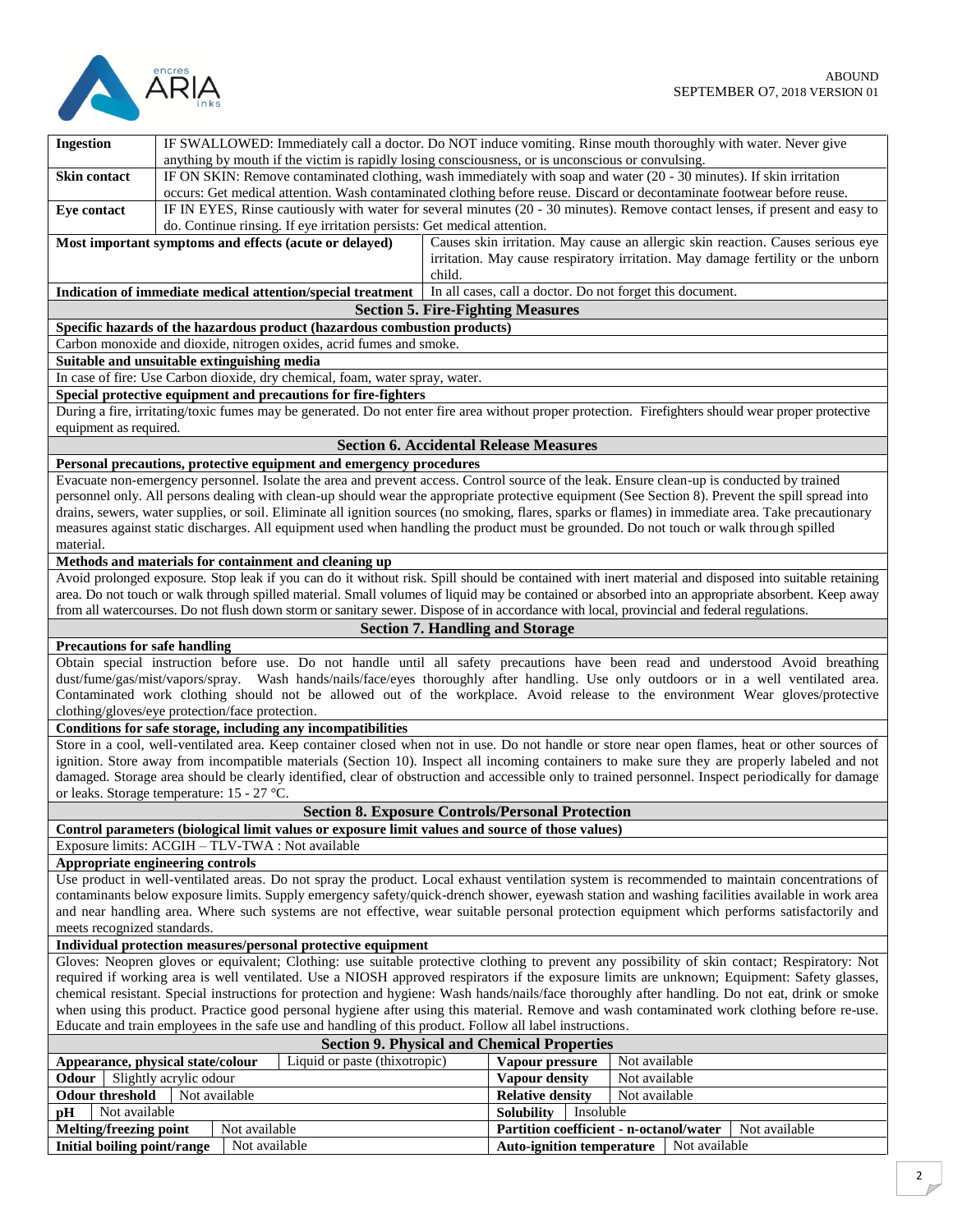

| $>100\,^{\circ}$ C (212 $^{\circ}$ F)<br><b>Flash point</b>                                                                             |                                              |            | Not available<br><b>Decomposition temperature</b>                                                                                                                                   |  |  |  |
|-----------------------------------------------------------------------------------------------------------------------------------------|----------------------------------------------|------------|-------------------------------------------------------------------------------------------------------------------------------------------------------------------------------------|--|--|--|
| <b>Evaporation rate</b><br>Not available                                                                                                |                                              |            | Viscosity   Not available                                                                                                                                                           |  |  |  |
| <b>Flammability (solids and gases)</b><br>Not available                                                                                 |                                              | <b>VOC</b> | Not available                                                                                                                                                                       |  |  |  |
| Upper and lower flammability/explosive limits                                                                                           | Not available                                | Other      | None known                                                                                                                                                                          |  |  |  |
|                                                                                                                                         |                                              |            |                                                                                                                                                                                     |  |  |  |
|                                                                                                                                         | <b>Section 10. Stability and Reactivity</b>  |            |                                                                                                                                                                                     |  |  |  |
| <b>Reactivity</b>                                                                                                                       |                                              |            |                                                                                                                                                                                     |  |  |  |
| Stable under normal conditions.                                                                                                         |                                              |            |                                                                                                                                                                                     |  |  |  |
| <b>Chemical stability</b>                                                                                                               |                                              |            |                                                                                                                                                                                     |  |  |  |
| Yes, Stable under the recommended storage and handling conditions prescribed.                                                           |                                              |            |                                                                                                                                                                                     |  |  |  |
| <b>Possibility of hazardous reactions</b>                                                                                               |                                              |            |                                                                                                                                                                                     |  |  |  |
|                                                                                                                                         |                                              |            |                                                                                                                                                                                     |  |  |  |
| Non under normal conditions of storage and use.                                                                                         |                                              |            |                                                                                                                                                                                     |  |  |  |
| Conditions to avoid (static discharge, shock or vibration)                                                                              |                                              |            |                                                                                                                                                                                     |  |  |  |
| Heat and sun light; the product must be stored in a dry and dark area; the temperature must not exceed 27 °C.                           |                                              |            |                                                                                                                                                                                     |  |  |  |
| <b>Incompatible materials</b>                                                                                                           |                                              |            |                                                                                                                                                                                     |  |  |  |
|                                                                                                                                         |                                              |            | Avoid contact with strong oxidizing agents, peroxides or other polymerisation initiators, strong acid or bases, metallic powders or pigments.                                       |  |  |  |
| <b>Hazardous decomposition products</b>                                                                                                 |                                              |            |                                                                                                                                                                                     |  |  |  |
|                                                                                                                                         |                                              |            |                                                                                                                                                                                     |  |  |  |
| Carbon mono and dioxide, nitrogen oxides, other toxic fumes.                                                                            |                                              |            |                                                                                                                                                                                     |  |  |  |
|                                                                                                                                         | <b>Section 11. Toxicological Information</b> |            |                                                                                                                                                                                     |  |  |  |
| Information on the likely routes of exposure (inhalation, ingestion, skin and eye contact)                                              |                                              |            |                                                                                                                                                                                     |  |  |  |
|                                                                                                                                         |                                              |            | Causes skin irritation. May cause an allergic skin reaction. Causes serious eye irritation. May cause respiratory irritation. May damage fertility or                               |  |  |  |
| the unborn child.                                                                                                                       |                                              |            |                                                                                                                                                                                     |  |  |  |
|                                                                                                                                         |                                              |            |                                                                                                                                                                                     |  |  |  |
| Symptoms related to the physical, chemical and toxicological characteristics                                                            |                                              |            |                                                                                                                                                                                     |  |  |  |
| No specific information available.                                                                                                      |                                              |            |                                                                                                                                                                                     |  |  |  |
| Delayed and immediate effects (chronic effects from short-term and long-term exposure)                                                  |                                              |            |                                                                                                                                                                                     |  |  |  |
| Skin Sensitization - May cause allergic skin reaction. Respiratory Sensitization - May cause severe respiratory system irritation;      |                                              |            |                                                                                                                                                                                     |  |  |  |
| Germ Cell Mutagenicity – Not available; Carcinogenicity – Not available; Reproductive Toxicity – Not available;                         |                                              |            |                                                                                                                                                                                     |  |  |  |
| Specific Target Organ Toxicity — Single Exposure - Not available; Specific Target Organ Toxicity — Repeated Exposure - Not available;   |                                              |            |                                                                                                                                                                                     |  |  |  |
| Aspiration Hazard - May cause respiratory sensitization; Health Hazards Not Otherwise Classified - No data available.                   |                                              |            |                                                                                                                                                                                     |  |  |  |
| Numerical measures of toxicity (ATE; $LD_{50}$ & $LC_{50}$ )                                                                            |                                              |            |                                                                                                                                                                                     |  |  |  |
|                                                                                                                                         |                                              |            | Acrylic Oligomer LD <sub>50</sub> Oral – Rat > 5000 mg/kg; LD <sub>50</sub> Dermal – Rabbit >2000 mg/kg; LC <sub>50</sub> Inhalation – Rat 4hr No data; Acrylated Monomer           |  |  |  |
|                                                                                                                                         |                                              |            |                                                                                                                                                                                     |  |  |  |
|                                                                                                                                         |                                              |            | LD <sub>50</sub> Oral – Rat >5000 mg/kg; LD <sub>50</sub> Dermal – Rabbit 3600 mg/kg; LC <sub>50</sub> Inhalation – Rat 4hr No data; CAS57472-68-1 LD <sub>50</sub> Oral – Rat 3530 |  |  |  |
| mg/kg; LD <sub>50</sub> Dermal – Rabbit >2000 mg/kg; LC <sub>50</sub> Inhalation – Rat 4hr No data; ATE not available in this document. |                                              |            |                                                                                                                                                                                     |  |  |  |
|                                                                                                                                         | <b>Section 12. Ecological Information</b>    |            |                                                                                                                                                                                     |  |  |  |
| Ecotoxicity (aquatic and terrestrial information)                                                                                       |                                              |            |                                                                                                                                                                                     |  |  |  |
| Fish toxicity Acrylic Oligomer LC50 $> = 100$ mg/l (Brachydanio rerio - 96h); LC50 28.5 mg/l (Oncorhychus mykiss - 96h); Acrylated      |                                              |            |                                                                                                                                                                                     |  |  |  |
|                                                                                                                                         |                                              |            | Monomer LC50 1 - 10 mg/l (Fresh water 96h); CAS57472-68-1 LC50 1 - 10 mg/l (Fresh water 96h); CAS: 71868-10-5:LC50: 9 mg/L (Zebra                                                   |  |  |  |
| fish, 96h);                                                                                                                             |                                              |            |                                                                                                                                                                                     |  |  |  |
|                                                                                                                                         |                                              |            | <b>Invertebrate toxicity</b> Acrylic Oligomer $EC50 > 100$ mg/l (Water Flea (Daphnia magna) 48h); CAS57472-68-1 EC50 10 - 100 mg/l (Water                                           |  |  |  |
| Flea (Daphnia magna - 48h); CAS: 71868-10-5:EC50: 15 mg/L (Daphnia magna 48h);                                                          |                                              |            |                                                                                                                                                                                     |  |  |  |
|                                                                                                                                         |                                              |            |                                                                                                                                                                                     |  |  |  |
| Aquatic plant and Algae toxicity Acrylic Oligomer EC50 > 0.17 mg/L (Pseudokirchneriella subspicatus 96h); EC50 > 0.04 mg/L              |                                              |            |                                                                                                                                                                                     |  |  |  |
| (Desmodesmus subspicatus 72h); Acrylated Monomer EC50 Test Growth Inhibition 1 – 10 mg/L (Algae 72h); CAS 57472-68-1 EC50 Test          |                                              |            |                                                                                                                                                                                     |  |  |  |
| Growth Inhibition 10 - 100 mg/L (Algae 72h); CAS: 71868-10-5: IC50: 1.7 mg/L (Green Algae 72h).                                         |                                              |            |                                                                                                                                                                                     |  |  |  |
| Persistence and degradability<br>CAS: 71868-10-5: Result: 0-1% - Not readily biodegradable in 28 days                                   |                                              |            |                                                                                                                                                                                     |  |  |  |
| <b>Bioaccumulative potential</b><br>No data available.                                                                                  |                                              |            |                                                                                                                                                                                     |  |  |  |
| <b>Mobility</b> in soil<br>No data available                                                                                            |                                              |            |                                                                                                                                                                                     |  |  |  |
| Toxic to aquatic life. Harmful to aquatic life with long lasting effects.<br>Other adverse effects                                      |                                              |            |                                                                                                                                                                                     |  |  |  |
| <b>Section 13. Disposal Considerations</b>                                                                                              |                                              |            |                                                                                                                                                                                     |  |  |  |
|                                                                                                                                         |                                              |            |                                                                                                                                                                                     |  |  |  |
| Information on safe handling for disposal/methods of disposal/contaminated packaging                                                    |                                              |            |                                                                                                                                                                                     |  |  |  |
| Dispose of contents/container into safe container in accordance with local, regional or national regulations.                           |                                              |            |                                                                                                                                                                                     |  |  |  |
| <b>Section 14. Transport Information</b>                                                                                                |                                              |            |                                                                                                                                                                                     |  |  |  |
| UN number; Proper shipping name; Class(es); Packing group (PG) of the TDG Regulations                                                   |                                              |            |                                                                                                                                                                                     |  |  |  |
| Non regulated                                                                                                                           |                                              |            |                                                                                                                                                                                     |  |  |  |
| UN number; Proper shipping name; Class(es); Packing group (PG) of the IMDG (maritime)                                                   |                                              |            |                                                                                                                                                                                     |  |  |  |
| Non regulated                                                                                                                           |                                              |            |                                                                                                                                                                                     |  |  |  |
|                                                                                                                                         |                                              |            |                                                                                                                                                                                     |  |  |  |
| UN number; Proper shipping name; Class(es); Packing group (PG) of the IATA (air)                                                        |                                              |            |                                                                                                                                                                                     |  |  |  |
| None regulated                                                                                                                          |                                              |            |                                                                                                                                                                                     |  |  |  |
| Special precautions (transport/conveyance)<br>None                                                                                      |                                              |            |                                                                                                                                                                                     |  |  |  |
| Environmental hazards (IMDG or other)<br>None                                                                                           |                                              |            |                                                                                                                                                                                     |  |  |  |
| Bulk transport (usually more than 450 L in capacity)                                                                                    | None                                         |            |                                                                                                                                                                                     |  |  |  |
| <b>Section 15. Regulatory Information</b>                                                                                               |                                              |            |                                                                                                                                                                                     |  |  |  |
|                                                                                                                                         |                                              |            |                                                                                                                                                                                     |  |  |  |